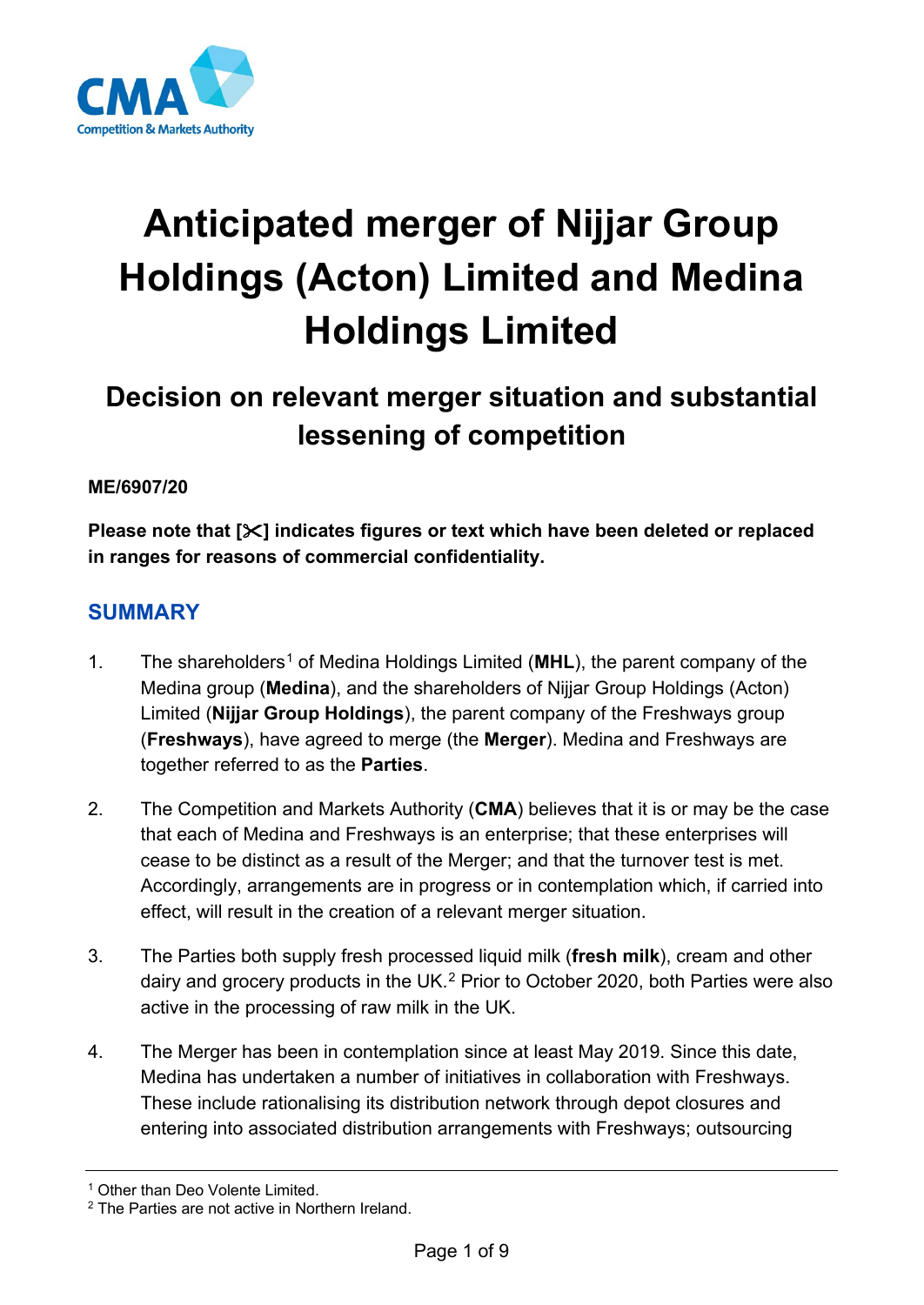

processing and packaging of milk to Freshways (enabling the closure of the Watson's Dairy); and entering into joint purchasing arrangements for bread and other dairy and grocery products (the **joint arrangements**). Further, in January 2021, Freshways agreed to provide Medina with funding totalling £8m (the **Freshways loans**).

#### *The exiting firm counterfactual*

- 5. The CMA assesses whether a merger could lead to a substantial lessening of competition (**SLC**) relative to the competitive situation without the merger (the **counterfactual**).[3](#page-1-0)
- 6. The Parties submitted that the relevant counterfactual is one in which, absent the Merger, Medina would have exited the markets in which it is active as a result of financial failure (the **exiting firm counterfactual**).[4](#page-1-1)
- 7. For the CMA to accept an exiting firm counterfactual at Phase 1, it must believe, based on compelling evidence, that it is inevitable that, absent the Merger: [5](#page-1-2)
	- (a) the firm would have exited (through failure or otherwise) (**Limb 1**); and
	- (b) there would not have been an alternative, less anti-competitive purchaser for the firm or its assets to the acquirer in question (**Limb 2**). In assessing whether there would have been alternative purchasers, the CMA will consider alternative purchasers that would have operated the business as a competitor.[6](#page-1-3)
- 8. Where the CMA concludes that a merging firm would exit absent the merger and there would not have been an alternative, less anti-competitive purchaser for the firm or its assets, it will not find an SLC. $^7$  $^7$
- 9. As set out in the CMA's guidance, only events that would have happened in the absence of the merger under review - and are not a consequence of it - can be incorporated into the counterfactual. [8](#page-1-5) As noted above, the Merger has been in contemplation since at least May 2019. The CMA has taken the potential impact of

<span id="page-1-0"></span><sup>&</sup>lt;sup>3</sup> [Merger Assessment Guidelines \(CMA129\),](https://assets.publishing.service.gov.uk/government/uploads/system/uploads/attachment_data/file/1011836/MAGs_for_publication_2021_--.pdf) March 2021, paragraphs 2.11 and 3.1.

<span id="page-1-1"></span><sup>4</sup> The Parties' response to question 15 of the CMA's RFI of 21 October 2021.

<span id="page-1-2"></span><sup>&</sup>lt;sup>5</sup> [Merger Assessment Guidelines \(CMA129\),](https://assets.publishing.service.gov.uk/government/uploads/system/uploads/attachment_data/file/1011836/MAGs_for_publication_2021_--.pdf) March 2021, paragraphs 3.21 and 3.23.

<span id="page-1-3"></span><sup>&</sup>lt;sup>6</sup> [Merger Assessment Guidelines \(CMA129\),](https://assets.publishing.service.gov.uk/government/uploads/system/uploads/attachment_data/file/1011836/MAGs_for_publication_2021_--.pdf) March 2021, paragraph 3.30.

<span id="page-1-4"></span><sup>&</sup>lt;sup>7</sup> [Merger Assessment Guidelines \(CMA129\),](https://assets.publishing.service.gov.uk/government/uploads/system/uploads/attachment_data/file/1011836/MAGs_for_publication_2021_--.pdf) March 2021, paragraph 3.23.

<span id="page-1-5"></span><sup>8</sup> [Merger Assessment Guidelines \(CMA129\),](https://assets.publishing.service.gov.uk/government/uploads/system/uploads/attachment_data/file/1011836/MAGs_for_publication_2021_--.pdf) March 2021, paragraph 3.4.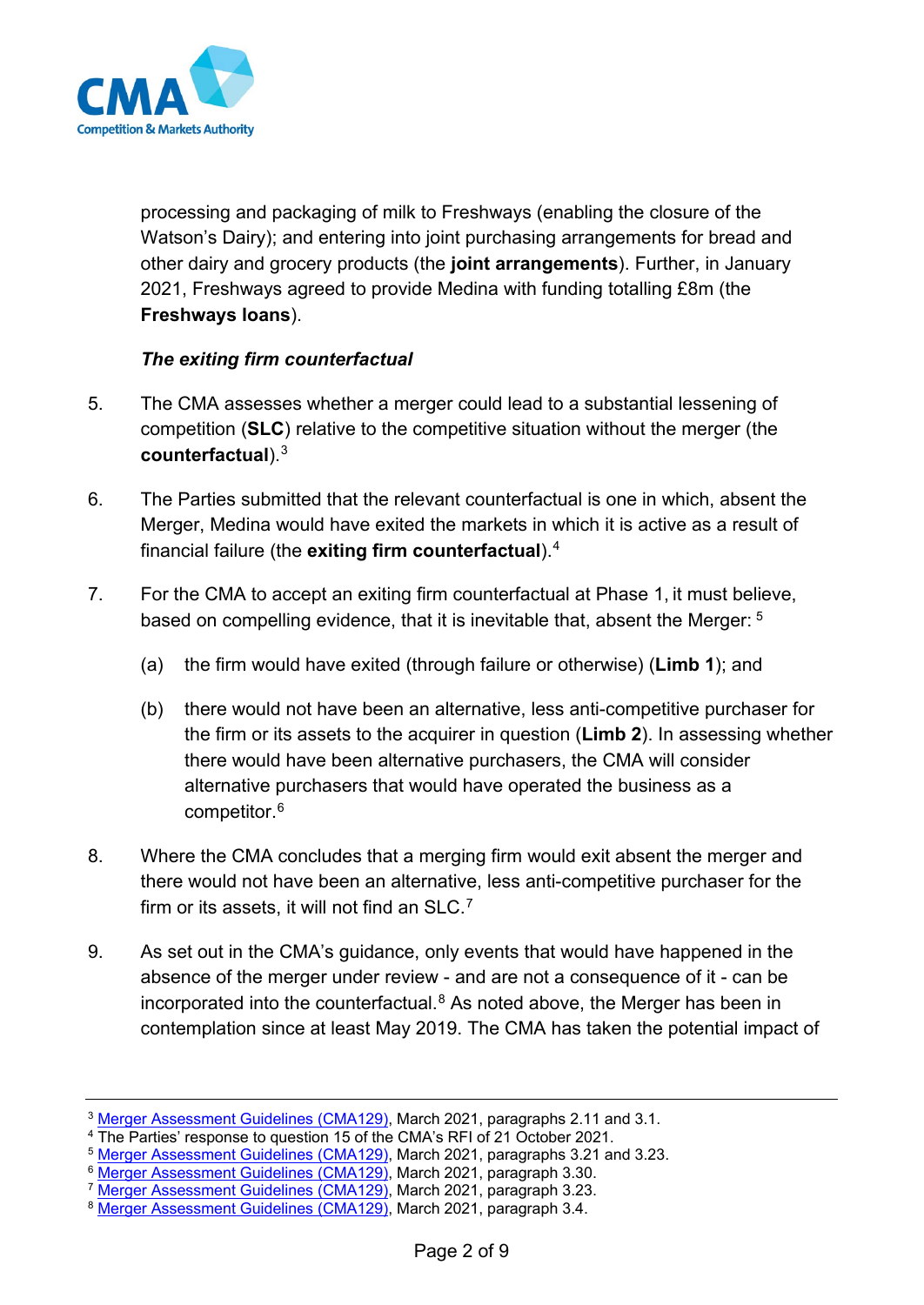

the Merger into account in assessing both the potential exit of Medina and the availability of alternative purchasers for Medina or its assets.

#### *Limb 1 – Medina's exit*

- 10. To assess whether it is inevitable that, absent the Merger, Medina would have exited through financial failure, the CMA considered: (1) Medina's financial performance over the last five years (2) Medina's current financial position, including whether Medina will be able to meet its financial obligations in the near future (3) whether Medina could refinance its operations to avoid exit in the near future and (4) whether Medina could restructure itself successfully to avoid exit in the near future.
- 11. In its assessment, the CMA reviewed Medina's audited accounts and management accounts, contemporaneous internal strategy and other documents as well as correspondence between Medina and its lenders, external advisers and other third parties since at least 2018. The CMA also received evidence directly from third parties, including  $[\times]$ .

#### *Medina's financial performance in the last five years*

- 12. The CMA found that Medina has been in financial difficulty since at least 2018. Medina's lenders first raised concerns about Medina's financial position in late 2018 following the breach of key financial covenants in Medina's financing agreements.
- 13. The CMA examined Medina's audited financial accounts and management accounts over the last five years to assess Medina's financial performance over time. This showed that Medina's performance has continued to deteriorate since 2018 despite significant steps taken by Medina to reduce costs and improve its financial position (discussed below).
- 14. Against the backdrop of its ongoing financial difficulties since 2018, Medina's lenders engaged external advisers from early 2020 to monitor its financial situation and advise on the options available to Medina and its lenders. These advisers have produced documents which show that Medina's financial position has declined further.

*Medina's current financial position and ability to meet its financial obligations in the near future*

15. During the CMA's investigation, the monitoring trustee (appointed at the direction of the CMA), alerted the CMA to the risk that Medina would be forced to cease trading imminently. Evidence from Medina's internal documents including management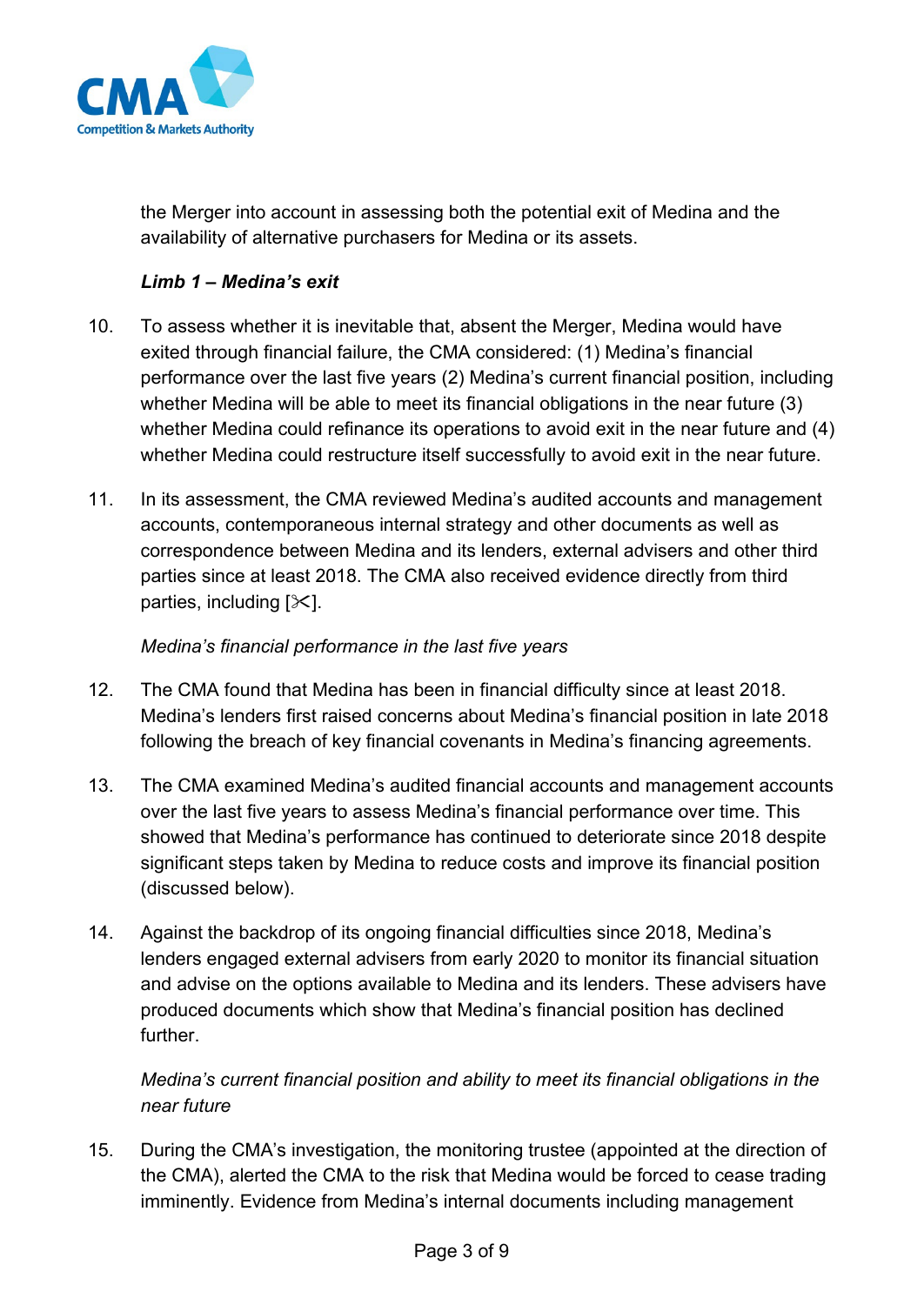

accounts, weekly cashflow forecasts and notes of management meetings show that Medina is forecast to run out of cash in  $[\times]$ .

- 16. Medina does not have (and would, in practice, be unable to obtain) access to an overdraft facility and therefore needs to stay cash positive. Medina's only available strategy to stay cash positive is to delay payments to trade creditors. The monitoring trustee and other external advisers have noted that this strategy is not sustainable.
- 17. The CMA therefore found that Medina will be unable to meet its financial obligations in the near future if the Merger does not proceed.

#### *Medina's funding options*

- 18. Medina's most recent financing arrangements terminated in January 2021, at the request of lenders, owing to concerns regarding Medina's financial performance since 2018 and its ability to meet repayment terms.
- 19. The CMA received evidence that Medina needed to refinance these arrangements in order to avoid exit. Evidence from Medina's external advisers show that Medina reached out to a large pool of potential lenders other than Freshways, all of whom declined to refinance the arrangements by the deadline set by Medina's existing lenders. Several potential lenders indicated significant concerns regarding Medina's financial viability and ability to operate as a going concern.
- 20. Accordingly, the CMA considers that Medina has exhausted all realistic funding options to avoid exit in the near future if the Merger does not proceed.

#### *Restructuring options available to Medina*

- 21. Since 2018, Medina has taken significant steps internally and with commercial partners to reduce costs and improve its financial position. These include reducing head-office count, selling assets, outsourcing processing (to reduce processing costs), closing depots and entering into distribution agreements (to reduce distribution costs), joint purchasing agreements (to reduce procurement costs), attempting to negotiate better terms with key customers and suppliers and obtaining agreement from creditors to write off outstanding debts.
- 22. Despite these steps, Medina has only managed to achieve temporary improvements to its financial position.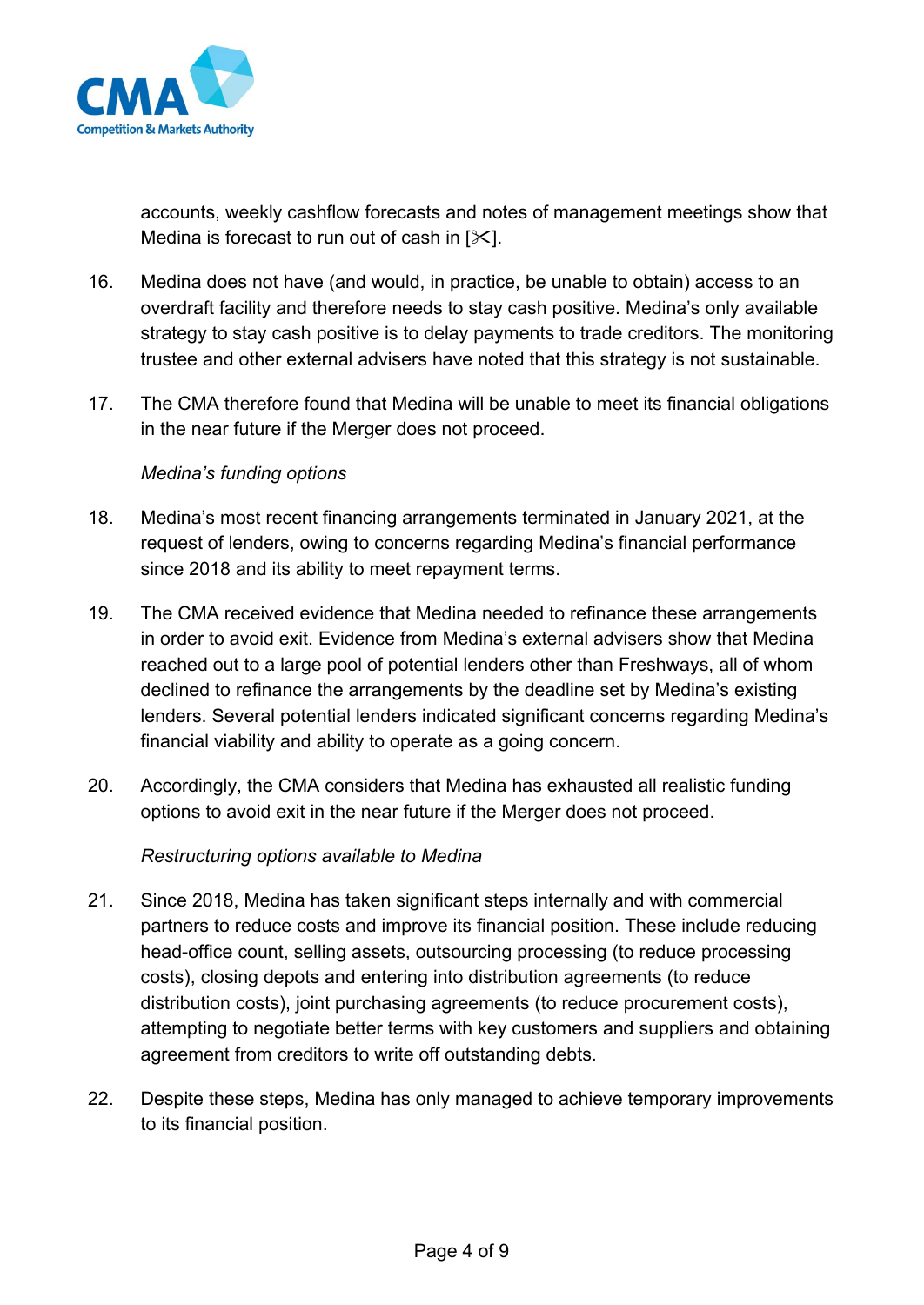

23. The CMA is therefore satisfied that Medina has exhausted all realistic means of restructuring itself successfully to avoid exit in the near future if the Merger does not proceed.

#### *Impact of the joint arrangements and Freshways loans*

- 24. Only events that would have happened in the absence of the Merger and are not a consequence of it – can be incorporated into the counterfactual.
- 25. The CMA received evidence that the joint arrangements and Freshways loans would not have been entered into (at least not in their current form) had the Merger not been in contemplation.
- 26. The CMA therefore considered carefully whether they may have contributed to Medina being unable to meet its financial obligations in the near future (including by limiting refinancing or restructuring options available to Medina).
- 27. The CMA found that to the contrary the joint arrangements materially improved Medina's financial position by reducing costs and generating cash. The CMA also found that Medina did not have realistic alternative partners with whom it could have entered into equivalent (or more favourable) commercial arrangements.
- 28. The CMA also found that the Freshways loans enabled Medina to repay its previous lenders, in circumstances where no other sources of financing were available to it. The CMA therefore considers that, absent the Freshways loans, Medina would likely have exited the markets in which it is active sooner.

#### *Conclusion on Limb 1*

29. Accordingly, the CMA considers that there is compelling evidence that it is inevitable that Medina would exit the markets in which it is active absent the Merger. Excluding the joint arrangements and the Freshways loans from the counterfactual assessment would not change this conclusion. The CMA therefore believes that Limb 1 of the exiting firm counterfactual is satisfied.

#### *Limb 2 – alternative purchasers*

30. To assess whether it is inevitable that, absent the Merger, there would be no alternative, anti-competitive purchasers for Medina or its assets, the CMA considered: (1) whether there are plausible alternative purchasers for the Medina business or its assets who would run the business as a competitor and (2) whether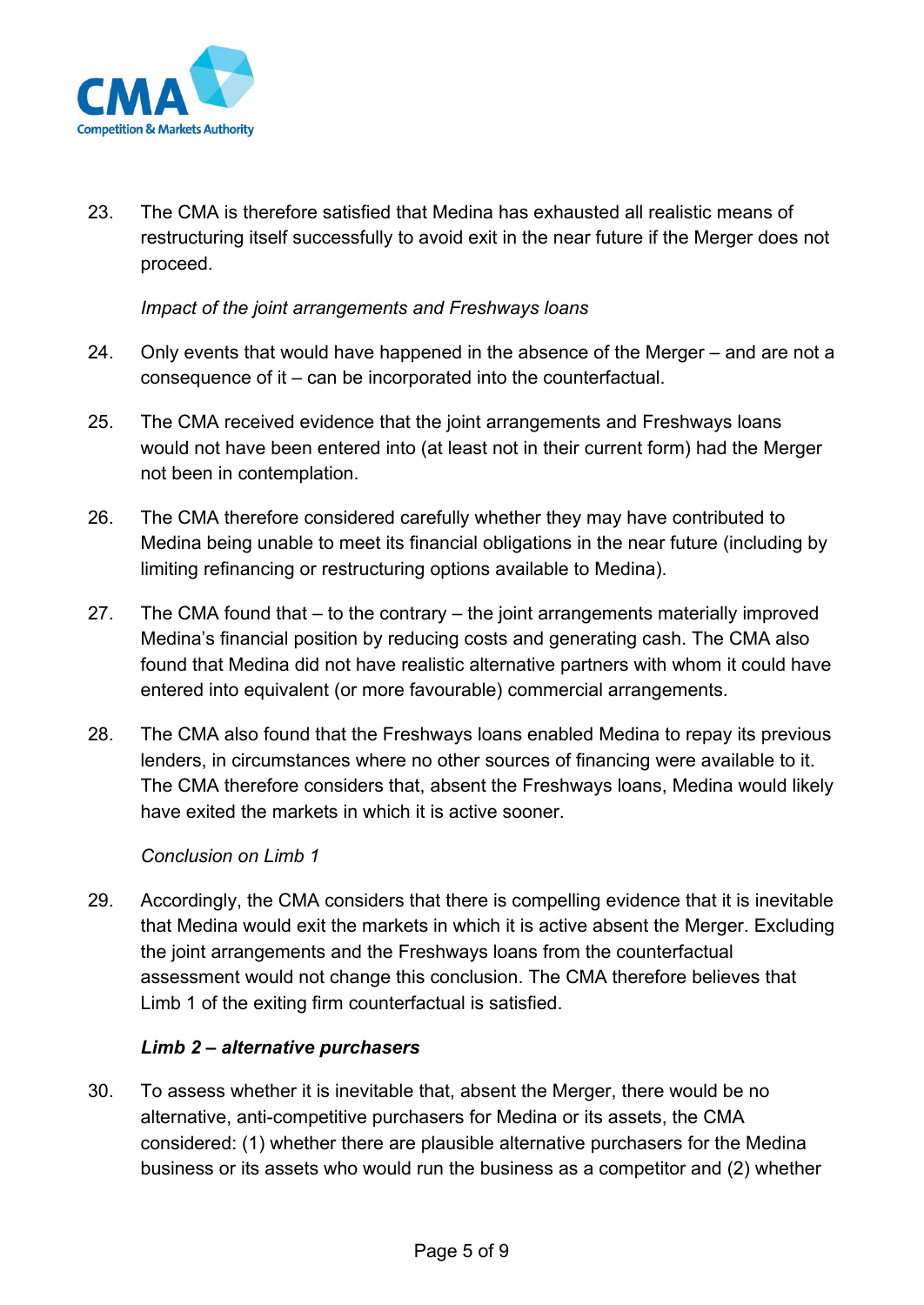

there are plausible alternative purchasers for some of Medina's assets who would operate those assets as a competitor.

- 31. Medina did not market itself or its assets to potential purchasers other than Freshways and did not undertake a formal sales process prior or in parallel to entering into negotiations with Freshways in relation to a merger in early 2019. In circumstances where exiting businesses fail to run a meaningful sale process, the CMA would typically be unlikely to be able to reach the conclusion that there was no realistic prospect of a less anti-competitive purchaser, particularly within the context of a Phase 1 investigation.
- 32. In the particular circumstances of this case, the CMA was able to do so on the basis of evidence available from Medina's contemporaneous internal documents, in particular those prepared by external advisers acting on behalf of Medina's lenders, and from potential purchasers.

#### *Alternative purchasers of the Medina business*

- 33. The CMA considers that it is unlikely that there would be any alternative purchasers for the Medina business that would operate the business as a competitor in the event that the Merger does not proceed, given, as discussed above, its deterioration since at least 2018, lack of access to external financing and failed attempts to restructure.
- 34. In order to understand the likelihood of there being alternative purchasers for the Medina business or all of its assets, the CMA reviewed Medina's internal documents, including strategic plans and other documents, that set out strategic options considered by Medina since January 2018 other than pursuing the Merger. The CMA's review of this evidence indicates that Medina did not approach (or receive expressions of interests from) third parties other than Freshways regarding the purchase of Medina or all of its assets during this period.
- 35. A report prepared by advisers to Medina's lenders in June 2020 considered the exit options available to those lenders, including the sale of the Medina business. This ruled out the sale of Medina as a going concern to investors as a viable option. The report concluded that the significant losses made by Medina over a number of years, the significant degree to which Medina relied on trade creditors to agree to extend credit, and the significant level of cost reduction and optimisation required to make the business viable, which could only be achieved through a third party trade sale, ruled out potential investor interest. Although the report considered that investor interest might be aided through a pre-packaged administration sale (given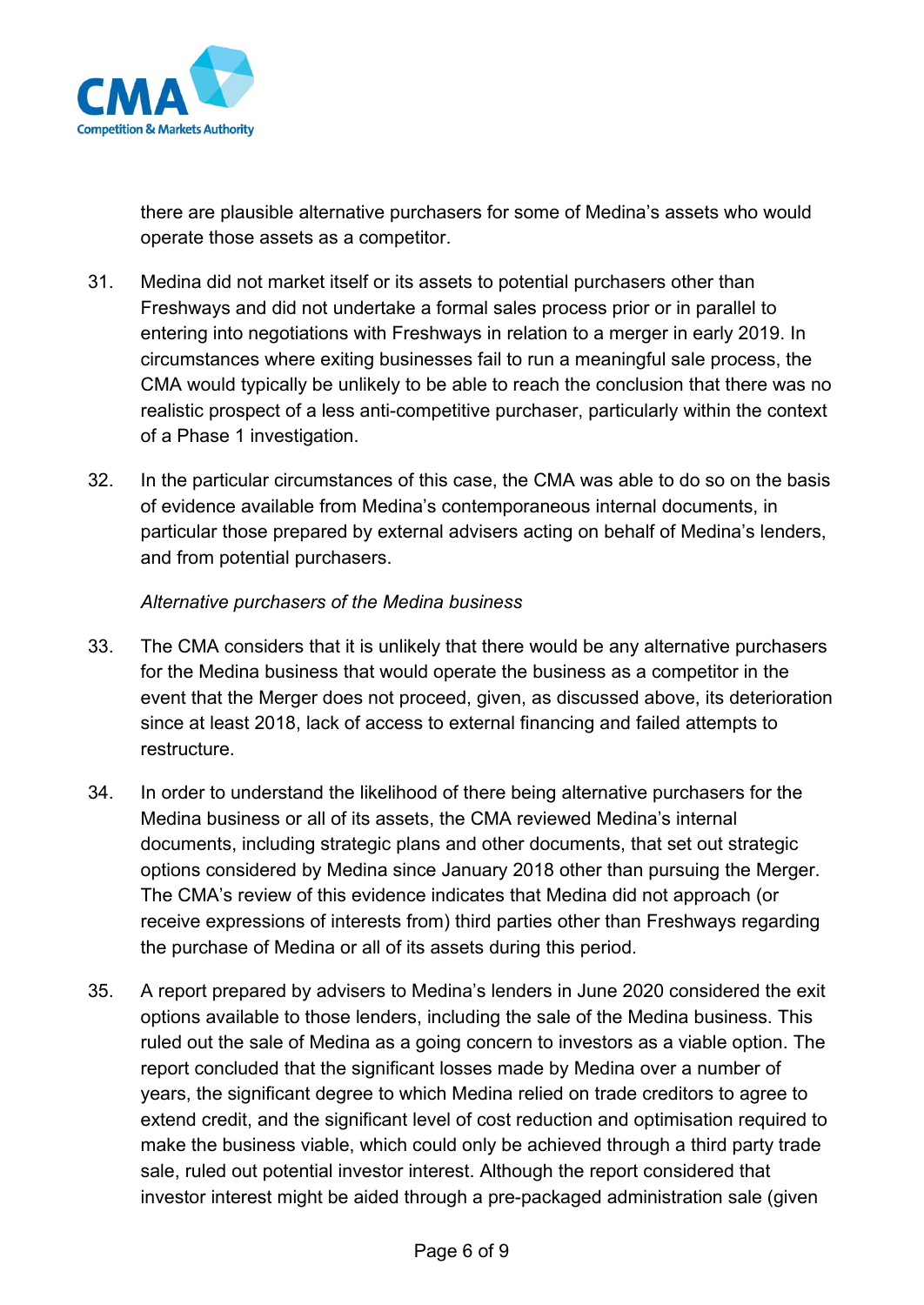

the ability to restructure the business and not assume legacy liabilities) the report highlighted significant risks with such an approach.

- 36. The CMA therefore considers that the most plausible alternative purchasers of the Medina business who would run the business as a competitor are those already active to some extent in the markets in which Medina is or was recently active.
- <span id="page-6-0"></span>37. The CMA therefore contacted all of the liquid milk processors (ie the companies active in the processing of raw milk to create fresh milk and cream) active in Great Britain as well as larger (ie those who may have the financial resources to consider such an acquisition) wholesaler competitors in the supply of fresh milk and other dairy and grocery products in Great Britain. The CMA asked potential purchasers whether they would be interested in buying Medina or its assets and, as the Merger has been in contemplation since 2019, whether they had considered purchasing Medina or its assets since 2019. There were no expressions of interest in purchasing the business or all of its assets (out of a total of 12 respondents, including  $[\times]$  and  $[\times]$ ).
- 38. On the basis of this assessment, the CMA considers that there are no realistic alternative purchasers for the Medina business or all of its assets that would operate the business or its assets as a competitor, if the Merger does not proceed.

#### *Alternative purchasers of some of Medina's assets*

- 39. The CMA considers that a purchase of some of Medina's assets by an alternative purchaser would be less likely than a purchase of all of Medina's assets by an alternative purchaser to mitigate the loss of competition resulting from Medina's exit. However, this will depend on the asset(s) in question (eg, the acquisition of a processing facility such as Watson's Dairy is more likely to replace the loss of competitive constraint from Medina than the acquisition of standalone pieces of equipment).
- 40. To understand the likelihood of there being alternative purchasers for some of Medina's assets, the CMA reviewed Medina's internal documents, including correspondence with third parties and internal strategy documents, in order to understand whether Medina considered any such sales to purchasers other than Freshways since January 2018. The CMA's review of this evidence indicates that Medina did not approach (or receive expressions of interests from) third parties other than Freshways regarding the purchase of some of Medina's assets during this period subject to one exception. In mid-2020,  $[\times]$  expressed an interest in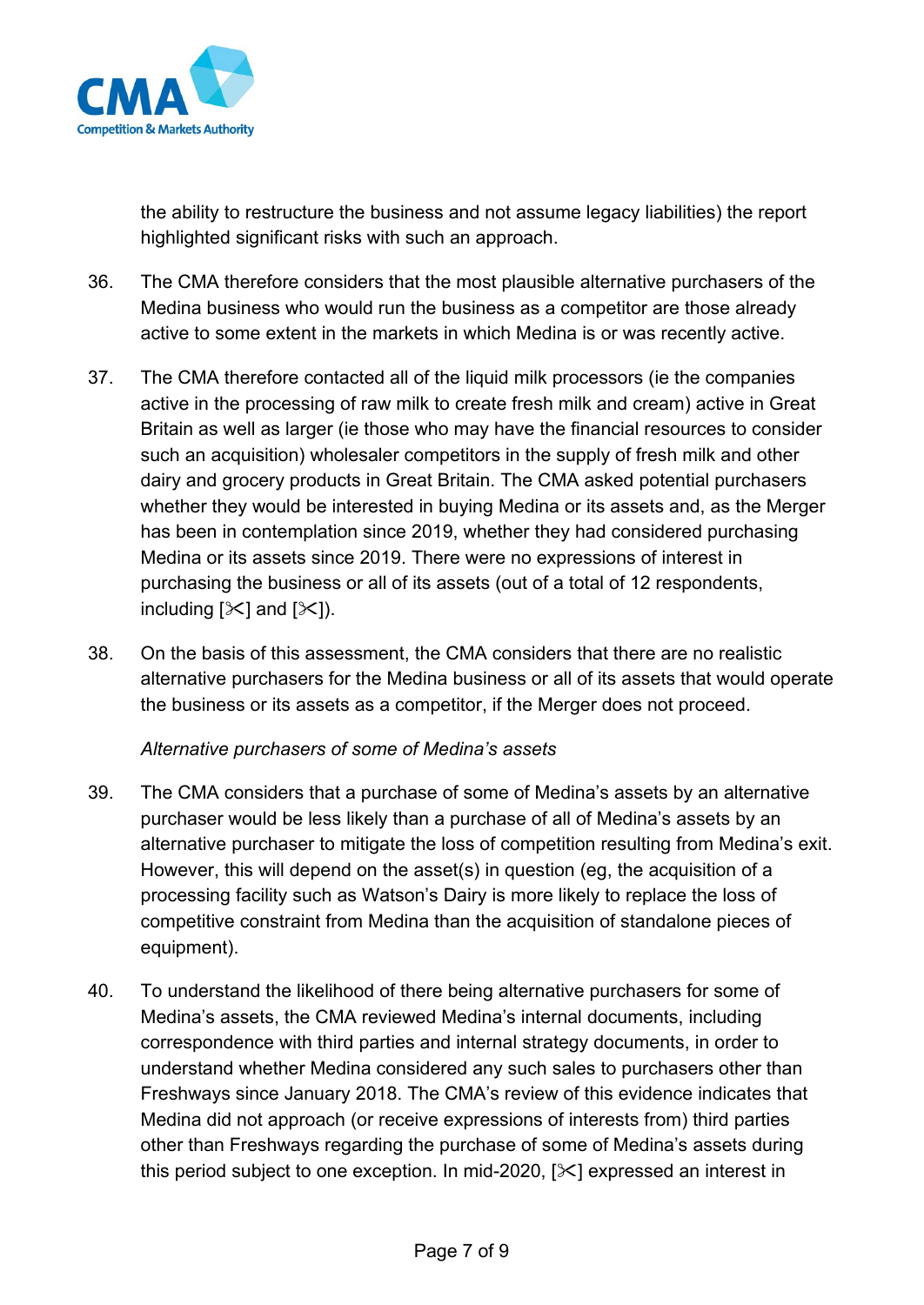

acquiring Watson's Dairy for use in markets in which Medina is not active.<sup>[9](#page-7-0)</sup> The CMA notes that this was the only expression of interest received by Medina, notwithstanding that the closure of Watson's Dairy was well-publicised.[10](#page-7-1) When the CMA approached potential purchasers (see paragraph [37\)](#page-6-0) it also asked whether they would be interested in buying some of Medina's assets and whether they had considered purchasing some of Medina's assets (since 2019). While three respondents indicated that, in principle, they might be interested in acquiring certain assets, these expressions of interest were, in the CMA's view, highly speculative, and in each case indicated that any such interest would be in the acquisition of specific assets, such as individual pieces of equipment, on a piecemeal basis. The CMA does not consider that such piecemeal acquisitions would mitigate the loss of competition resulting from Medina's exit to any material extent.

41. On the basis of this assessment, the CMA considers that there are no realistic alternative purchasers for some of Medina's assets that would operate those assets to mitigate in a material way the loss of competition resulting from Medina's exit (ie there are no alternative, less anti-competitive purchasers than Freshways) absent the Merger.

#### *Impact of the joint arrangements and Freshways loans*

42. The CMA considered whether the joint arrangements and the Freshways loans may have contributed to there being no alternative, less anti-competitive purchasers for the Medina business or its assets. Based on the evidence considered above, which in each case covers the period from 2019, the CMA considers that its conclusions would be unchanged if Medina or its assets had been marketed for sale in January 2019, before the joint arrangements and Freshways loans were entered into.

#### *Conclusion on Limb 2*

43. Accordingly, the CMA considers that there is compelling evidence that it is inevitable that there would be no alternative, less anti-competitive purchaser for Medina or its assets than Freshways absent the Merger. Excluding the joint arrangements and the Freshways loan from the counterfactual assessment would not change this conclusion. The CMA therefore believes that Limb 2 of the exiting firm counterfactual is satisfied.

<span id="page-7-1"></span><span id="page-7-0"></span><sup>&</sup>lt;sup>9</sup> [ $\times$ ] was interested in acquiring Watson's Dairy in order to [ $\times$ ]. Medina's response to question 11 of the CMA's section 109 notice dated 25 January 2022. Medina is not active in  $[\times]$ . <sup>10</sup> See, eg, BBC, '[Hampshire's](https://www.bbc.co.uk/news/uk-england-hampshire-53484162#:%7E:text=A%20dairy%20is%20set%20to,in%20the%20fresh%20milk%20sector.) Watson's Dairy to close with loss of 144 jobs' (21 July 2020), *Hampshire's* [Watson's Dairy to close with loss of 144 jobs - BBC News.](https://www.bbc.co.uk/news/uk-england-hampshire-53484162#:%7E:text=A%20dairy%20is%20set%20to,in%20the%20fresh%20milk%20sector.)